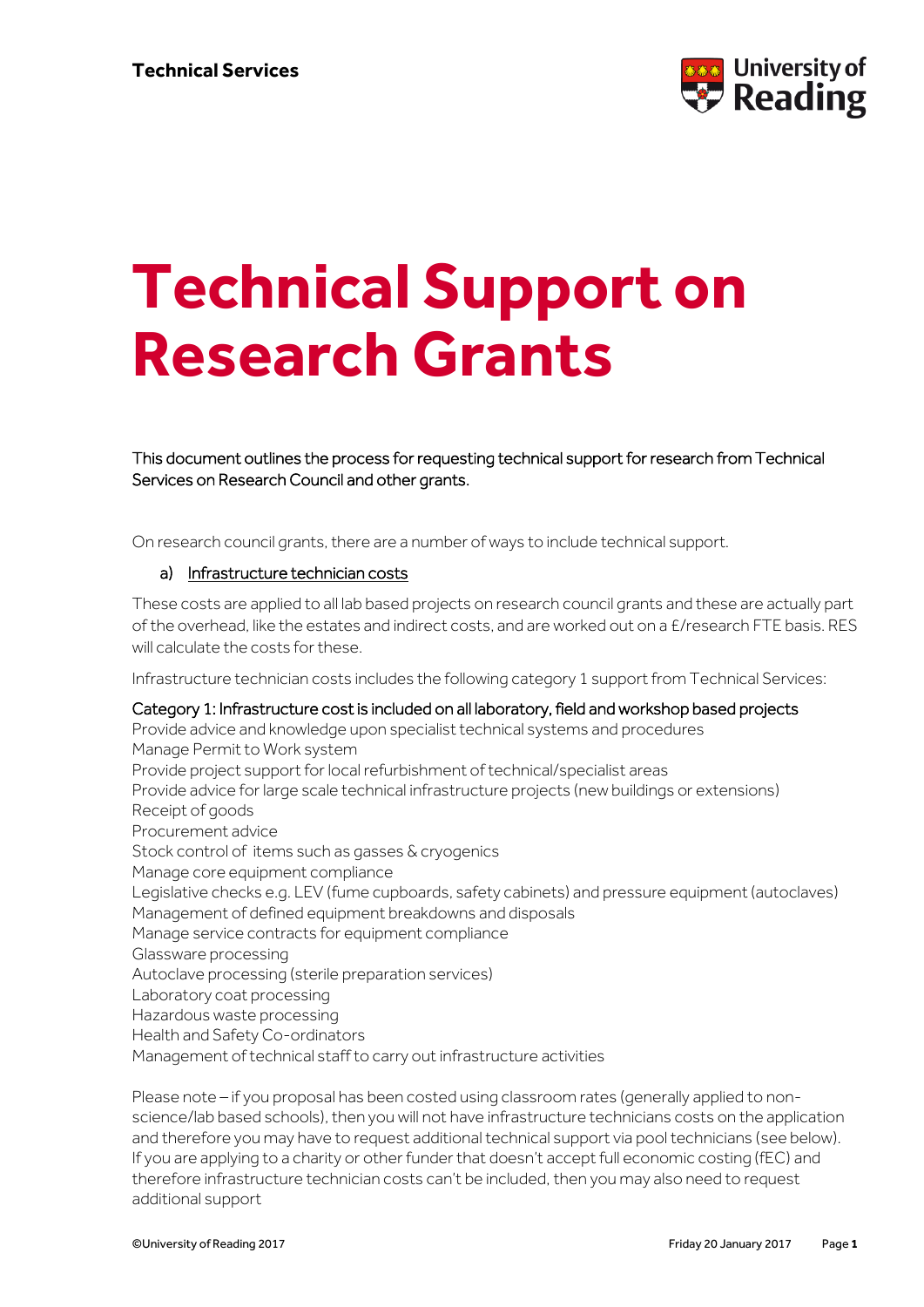# b) Pool technician costs

If requiring a small amount of technical support in addition to those services listed above covered by the infrastructure technician costs you can request pool technical support. This will be a directly allocated cost on Research Council grants (under Pool staff costs on the Je-S form) and a direct cost on other grants. The technician can be named at application stage though depending on availability, alternative resource with the required skills may be allocated to you post award.

There are 2 types of pool technician support

# 1. Generic pool technician support

This level of support includes the following Category 2 support, from Technical Services:

Category 2 : Generic pooled cost is applicable to applicants where technical staff carry out generic laboratory, field and workshop based activities i.e. SAGES, SAPD, SBS, SPCLS , SMPCS and SCFP (is not applicable to CAF, fMRI and BRU as these activities are already accounted for in charges for these facilities)

- Carrying out daily checks of research areas
- Management of controlled environments where research materials are stored
- Performing /organising programmed maintenance, calibration and monitoring of defined equipment used in research
- Stocking with agreed research consumables
- Researching and ordering specialist materials and equipment
- Liaising with researchers to determine requirements
- Induction, using Local Rules, of researchers
- Training of researchers against SOPs for safety critical equipment (e.g. safety cabinets, fume cupboards, autoclaves, ultracentrifuges)
- Training of researchers against safety critical procedures ( e.g. waste procedures, dealing with spillages)
- Core equipment training of researchers
- Training of researchers on general procedures, preparation methods and more specialist techniques and equipment
- Researching and ordering specialist materials and equipment for researchers/commercial clients
- Ordering materials

A 5% Grade 4 technician cost per annum is associated with generic pooled support and this should be included in all proposals involving lab, field or workshop based activities (where the funder allows) from the Schools named above. Additional generic pooled support can be requested subject to agreement from Technical Services.

### Example useful text to justify these costs is as follows:

Pool staff costs: In addition, 5% FTE of a Directly Allocated pool technician is requested. This technician will ensure that the PDRA can focus on the research project free from distraction and provide professional support to the PDRA [insert project-specific text here linking support to particular equipment and/or other resources being used] as well as laboratory management, ensuring the building and lab environment is fit for purpose and ensuring good health and safety within the laboratories. In addition they will train and induct new researchers, manage freezer and liquid nitrogen storage archives and ensure the safe acquisition, storage, use and disposal of controlled and hazardous materials including appropriate waste stream management.